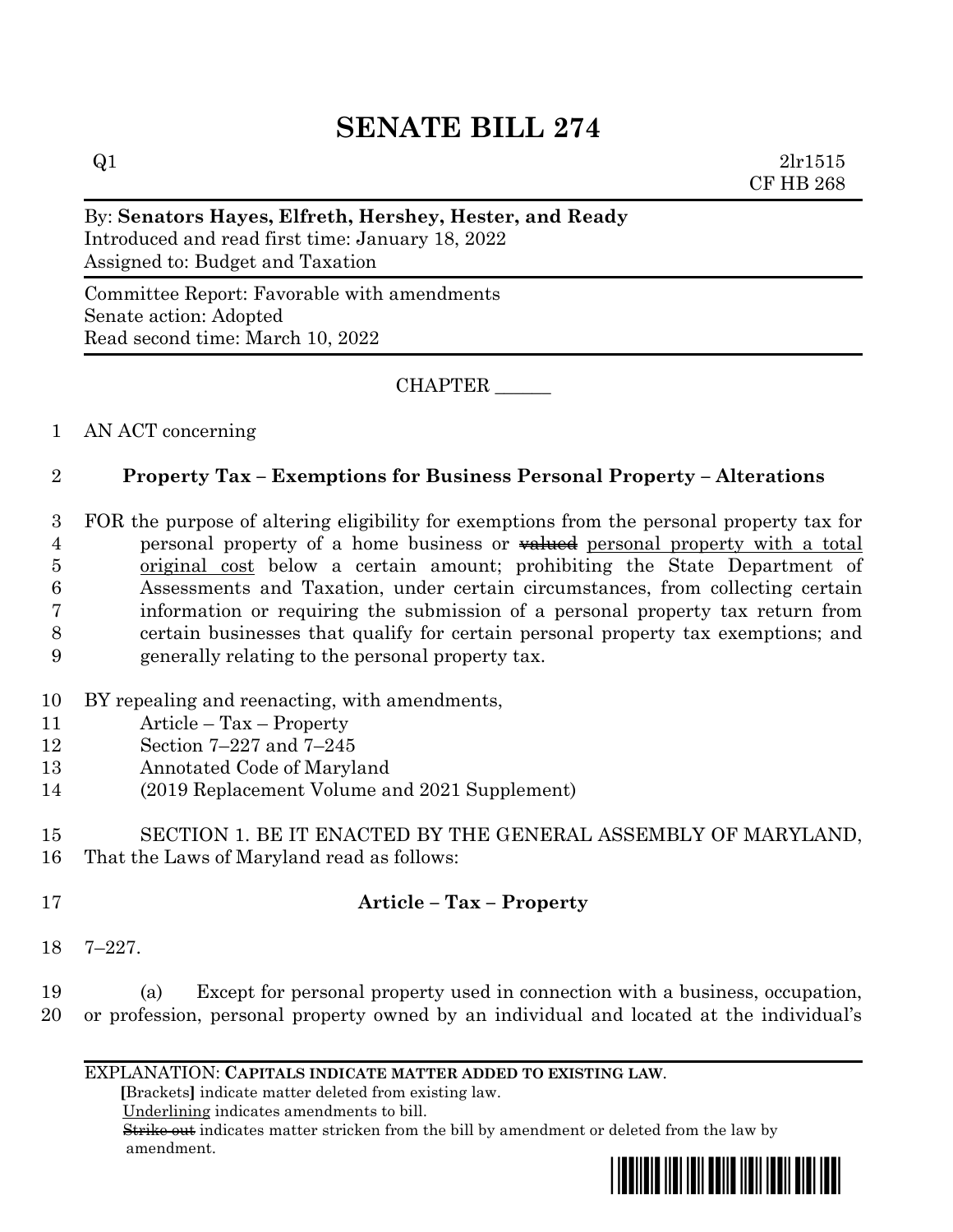#### **SENATE BILL 274**

| 1                    | place of residence is not subject to valuation or to property tax.                                                                                                                                                    |
|----------------------|-----------------------------------------------------------------------------------------------------------------------------------------------------------------------------------------------------------------------|
| $\overline{2}$<br>3  | Notwithstanding subsection (a) of this section, personal property is not subject<br>(b)<br>to valuation or to property tax if the personal property is:                                                               |
| 4                    | owned by an individual;<br>(1)                                                                                                                                                                                        |
| 5                    | (2)<br>located at the individual's place of residence; and                                                                                                                                                            |
| $\,6$<br>7           | (3)<br>used in connection with a family child care home that is registered<br>under Title 5, Subtitle 5, Part V of the Family Law Article.                                                                            |
| 8<br>$9\phantom{.0}$ | (1)<br>Notwithstanding subsection (a) of this section, personal property is not<br>$\left( \mathrm{c}\right)$<br>subject to valuation or to property tax if:                                                          |
| 10<br>11<br>12       | the personal property is owned by an individual and is used in<br>(I)<br>$\lceil (1) \rceil$<br>connection with a business, occupation, or profession that is located at the individual's<br>principal residence; and |
| 13<br>14<br>15       | the sum total of the personal property, excluding vehicles exempt<br>$\lceil (2) \rceil$<br>(II)<br>under $\S$ 7-230 of this subtitle, thad a total original cost. HAS A VALUE of less than<br>$[$10,000]$ \$20,000.  |
| 16<br>17<br>18       | (2)<br>IF THE INDIVIDUAL ATTESTS TO OWNING A SUM TOTAL OF<br>PERSONAL PROPERTY WITH AN ORIGINAL COST OF LESS THAN \$20,000 IN PERSONAL<br><b>PROPERTY, THE DEPARTMENT MAY NOT:</b>                                    |
| 19<br>20             | (I)<br>COLLECT PERSONAL PROPERTY INFORMATION FROM THE<br><b>INDIVIDUAL; OR</b>                                                                                                                                        |
| 21<br>22             | REQUIRE THE INDIVIDUAL TO SUBMIT<br>(II)<br>A PERSONAL<br>PROPERTY TAX RETURN.                                                                                                                                        |
| 23                   | $7 - 245.$                                                                                                                                                                                                            |
| 24<br>25<br>26       | A person's personal property is not subject to valuation or to property tax if<br>(A)<br>all of the person's personal property statewide fhad a total original cost. HAS A VALUE of<br>less than $[$2,500]$ \$20,000. |
| 27<br>28<br>29       | IF THE PERSON ATTESTS TO OWNING A SUM TOTAL OF PERSONAL<br>(B)<br>PROPERTY WITH AN ORIGINAL COST OF LESS THAN \$20,000 <del>IN PERSONAL</del><br>PROPERTY STATEWIDE, THE DEPARTMENT MAY NOT:                          |
| 30<br>31             | (1)<br><b>COLLECT</b><br><b>PERSONAL</b><br><b>PROPERTY</b><br><b>INFORMATION</b><br><b>THE</b><br><b>FROM</b><br>PERSON; OR                                                                                          |